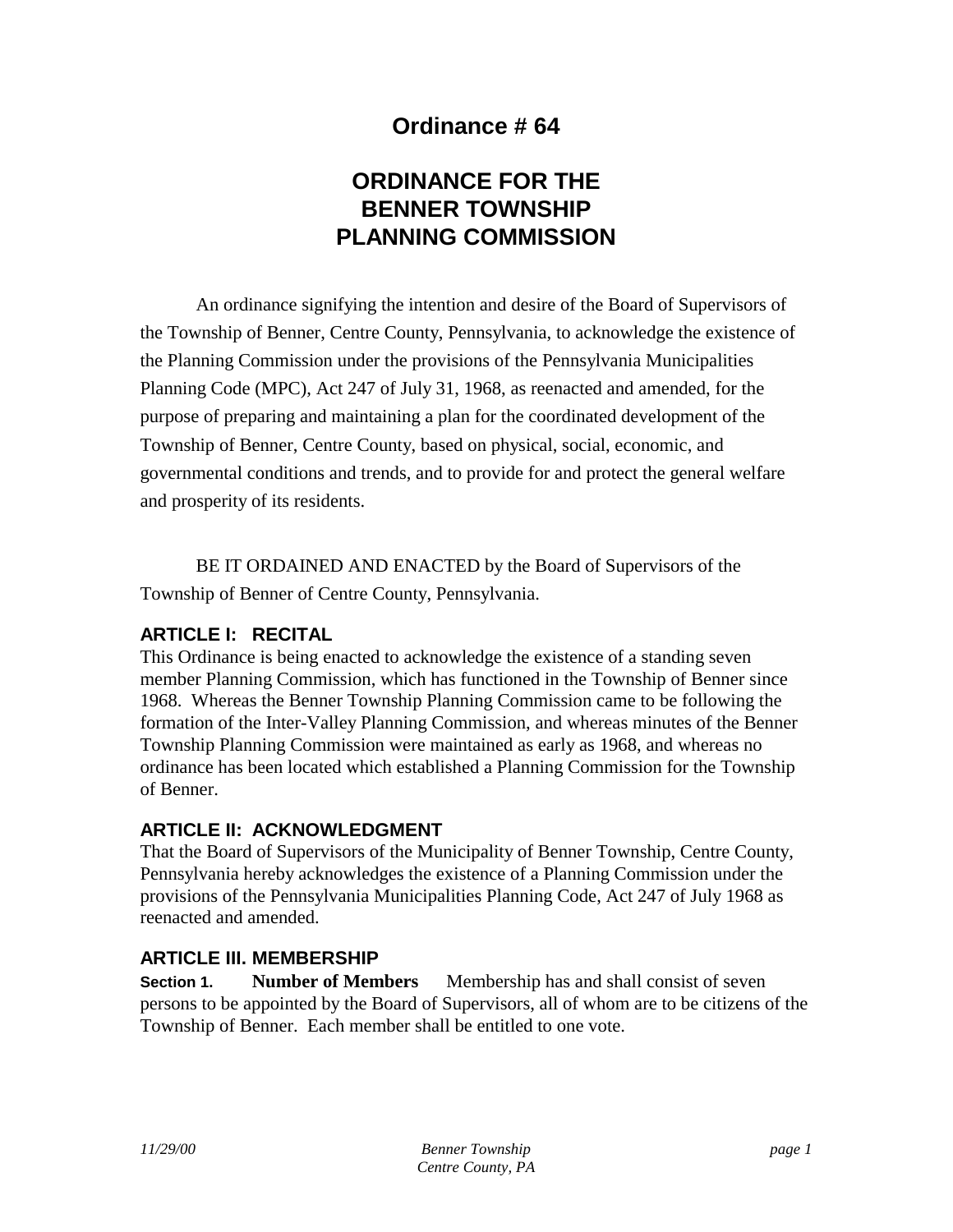**Section 2. Term of Office** — The term of office of members shall be four years or until a successor is appointed. The terms of the members shall be staggered so that no more than two members shall be appointed or reappointed in a calendar year.

**Section 3. Vacancies** — In the event of vacancies, the Board of Supervisors shall appoint a member to fill the unexpired term. Members whose terms have expired shall hold office until their successors have been appointed. If a vacancy shall occur otherwise than by expiration of term, it shall be filled by appointment for the unexpired term according to the terms of this article.

**Section 4. Increase or Reduce Commission Membership** — Should the Board of Supervisors determine to increase the number of members of an existing planning commission, the additional members shall be appointed as provided in this article. If the Board of Supervisors shall determine to reduce the number of members on any existing planning commission, such reduction shall be effectuated by allowing members terms to expire and by making no new appointments to fill the vacancy. Any reduction or increase shall be by ordinance.

### **ARTICLE IV. OFFICERS**

**Section 1.** Titles — The officers of the Planning Commission shall consist of a Chairperson, Vice-Chairperson, and Secretary.

**Section 2.** Chairperson — The Chairperson shall preside at all meetings and hearings of the Planning Commission and shall have the duties normally conferred by parliamentary usage on such officers. The Chairperson shall keep track of the terms of Commission members, and notify the Board of Supervisors of any vacancies occurring on the Commission due to term expiration or resignation.

**Section 3.** Vice-Chairperson — The Vice-Chairperson shall act for the Chairperson in his or her absence.

**Section 4.** Secretary — The Secretary shall draft all correspondence between the Commission and the Board of Supervisors.

The Secretary shall ensure that proper minutes and agendas of each meeting are recorded and maintained in the Township Planning Commission minute book, with assistance of available staff.

The Secretary shall ensure proper and legal notice of hearings, and attend to correspondence of the Commission, with the assistance of the Township Secretary and available staff.

The Secretary shall keep a full record of Planning Commission business, and shall annually make a written report to the Board of Supervisors by March 1. This report will include, but not be limited to:

- Commission members attendance records
- Number of Meetings canceled
- Number of meetings lacking a quorum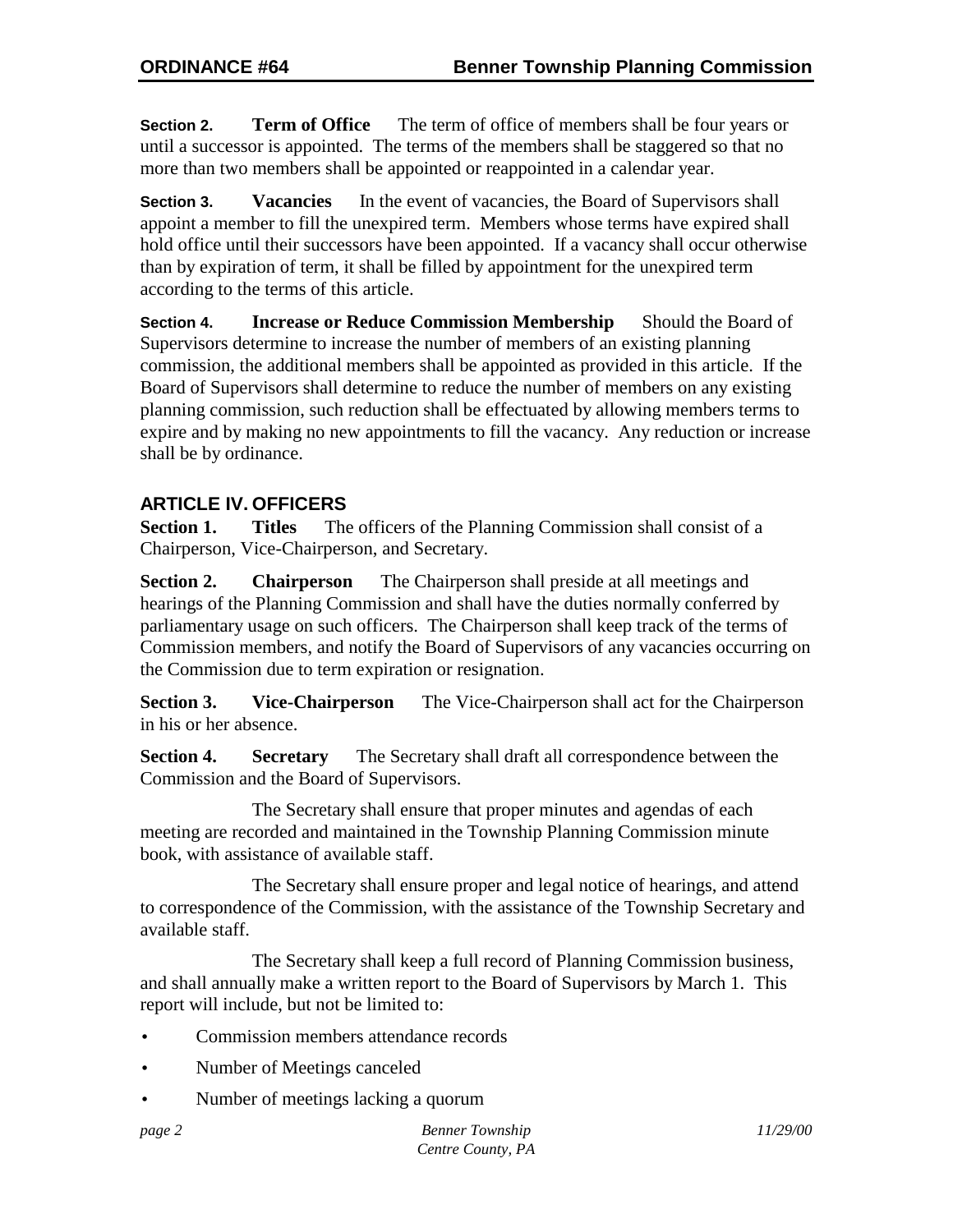- Number of plans approved by the Commission
- Any ordinances passed.

# **ARTICLE V. ELECTION OF OFFICERS**

**Section 1.** Organizational Meeting — An annual organizational meeting shall be held during the first regular meeting of the year, for nomination and election of officers and setting of meeting dates.

**Section 2.** Nominations — Nominations shall be made from the floor and election of the officers shall follow immediately thereafter.

**Section 3.** Election — A candidate receiving a majority vote of the Planning Commission quorum shall be declared elected, and shall serve one year or until his or her successor shall take office.

**Section 4.** Vacancies — Vacancies in office shall be filled immediately by regular election procedure.

## **ARTICLE VI. POWERS AND DUTIES**

**Section 1.** Requirements — At the request of the Board of Supervisor, under the authority of MPC Section 209.1 as amended, the Planning Commission shall have the power and shall be required to:

1. Prepare the comprehensive plan for the development of the municipality as set forth in this act, and present it for the consideration of the Board of Supervisors.

2. Maintain and keep on file records of its actions. All records and files of the Planning Commission shall be in the possession of the Board of Supervisors.

**Section 2.** Requests — The Planning Commission at the request of the Board of Supervisors may:

1. Make recommendations to the Board concerning the adoption or amendment of an official map.

2. Prepare and present to the Board a zoning ordinance, and make recommendations to the Board on proposed amendments to it as set forth in this Act.

3. Prepare, recommend, and administer subdivision and land development, and planned residential development regulations, as set forth in this Act.

4. Prepare and present to the Board a building code and a housing code and make recommendations concerning proposed amendments thereto.

5. Do such other acts or make such studies as may be necessary to fulfill the duties and obligations imposed by this Act.

6. Prepare and present to the Board an environmental study.

7. Submit to the Board a recommended capital improvements program.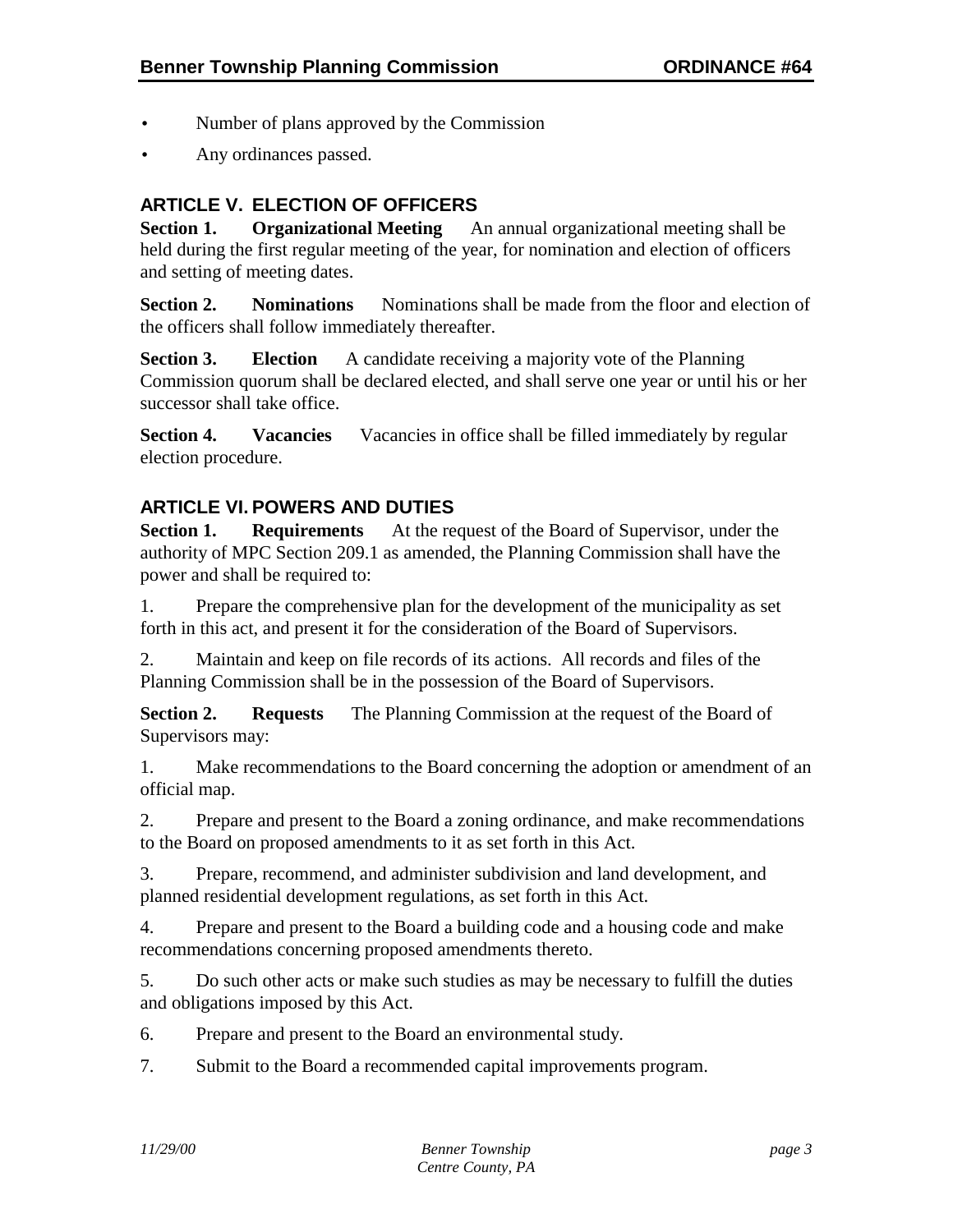8. Prepare and present to the Board a water survey, which shall be consistent with the State Water Plan and any applicable water resources plan adopted by a river basin commission. The water survey shall be conducted in consultation with any public water supplier in the area to be surveyed.

9. Promote public interest in and understanding of, the comprehensive plan and planning.

10. Make recommendations to governmental, civic, and private agencies and individuals as to the effectiveness of the proposals of such agencies and individuals.

11. Hold public hearings and meetings.

12. Present testimony before any board.

13. Require from other departments and agencies of the municipality such available information as relates to the work of the planning agency.

14. In the performance of its functions, enter upon any land to make examinations and land surveys with the consent of the owner.

15. Prepare and present to the Board a study regarding the feasibility and practicality of using renewable energy sources in a specific area within the municipality.

16. Review the zoning ordinance, subdivision and land development ordinance, official map, provisions for planned residential development, and such other ordinances and regulations governing the development of land no less frequently than it reviews the comprehensive plan.

## **ARTICLE VII. MEETINGS**

**Section 1.** Schedule — Meetings will be held at least twice month at the Benner Township Municipal Building on dates and times determined by Commission members during the annual organizational meeting. In the event of conflict with holidays or other events, a majority at any meeting may change the date of said meeting.

**Section 2. Quorum** — A quorum shall consist of four members of the Commission. The number of votes necessary to transact business shall be four. If a roll call vote is requested, a record of the roll call vote shall be kept as a part of the minutes.

**Section 3.** Special Meetings — Special meetings may be called by the Chairperson. It shall be the duty of the Chairperson to call a special meeting when requested to do so by a majority of members of the Commission. All meetings must be proceeded by notice to the public, at least twenty-four hours in advance.

**Section 4.** Open to the Public — All meetings or portions of meetings at which official action is taken shall be open to the general public.

**Section 5. Parliamentary Procedure** — Unless otherwise specified, *Robert's Rules of Order* shall govern the proceedings at the meetings of this Commission.

### **ARTICLE VIII. ORDER OF BUSINESS**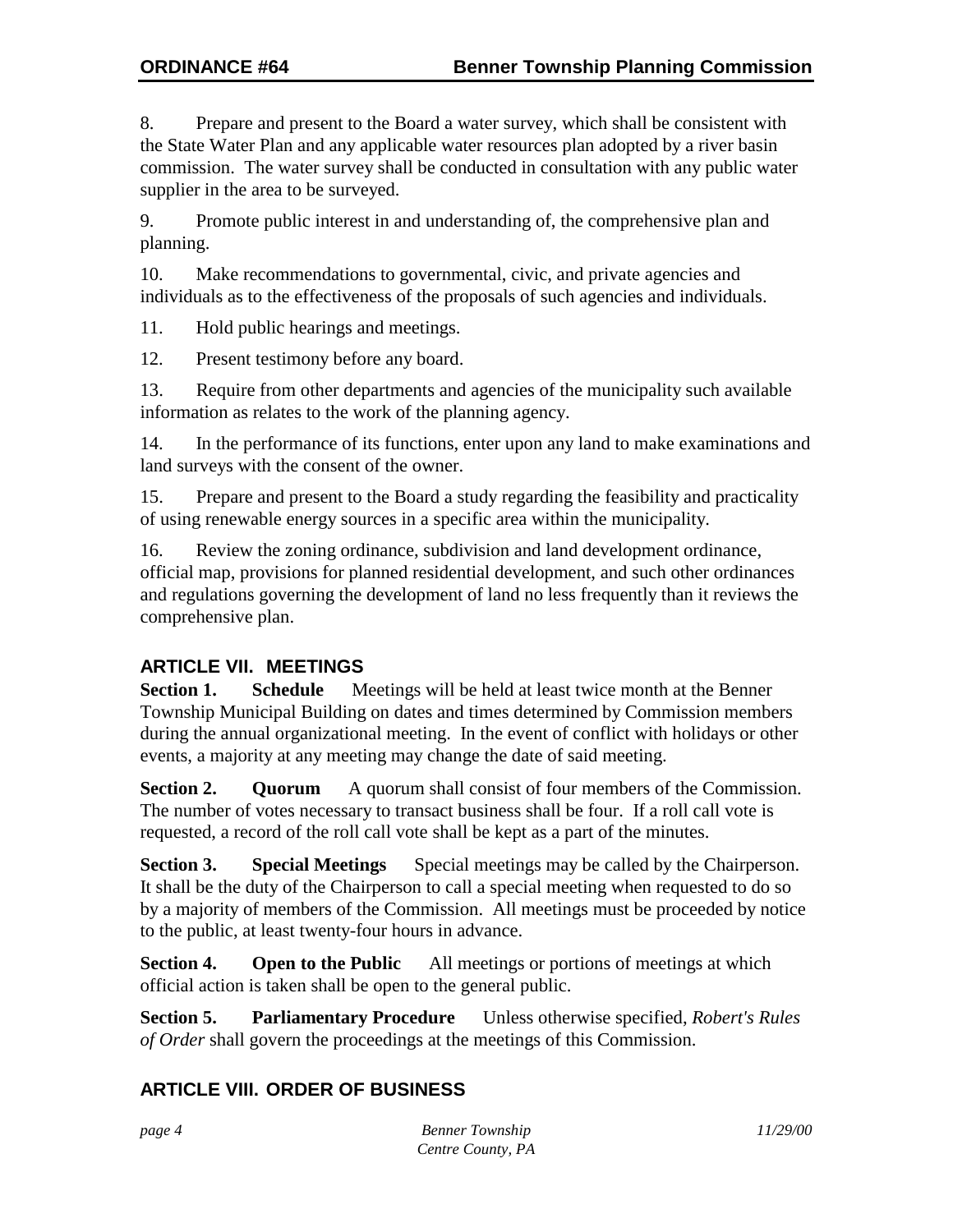**Section 1.** Order of Business — The order of business at regular meetings shall be:

- a. Call to Order
- b. Action on minutes of previous meetings
- c. Persons to Address the Board
- d. Old Business
- e. New Business
- f. Correspondence
- g. Notes
- h. Adjournment

**Section 2.** Motions — A motion from the floor must be made and passed in order to dispense with any item on the agenda.

### **ARTICLE IX. HEARINGS**

**Section 1.** In the Public Interest — In addition to those required by law, the Commission may hold public hearings when it decides that such hearings will be in the public interest.

**Section 2.** Advertise Public Hearings — Notice of the time and place of such hearings, when on matters of widespread interest, shall be published once a week for two successive weeks in at least one newspaper of general circulation in the territorial jurisdiction of the Commission, not earlier than 30 days and not less than 7 days from the hearing, or, as otherwise required by the Pennsylvania Municipalities Planning Code, as amended. For matters of limited territorial interest, notice shall be given in such a manner as is deemed appropriate by the Commission.

**Section 3.** Presentation by Commission Member — The matter before the Commission shall be presented in summary by a member of the Commission designated by the Chairperson, and parties in interest shall have the privilege of the floor.

**Section 4.** Record of Speakers — The Secretary shall keep a record of those speaking before the commission at such hearings.

### **ARTICLE X. ADMINISTRATIVE AND TECHNICAL ASSISTANCE**

The Board of Supervisors may employ administrative and technical services to aid in carrying out the provisions of this Ordinance either as consultants on particular matters or as regular employees of the Township. A county planning agency, with the consent of the Board of Supervisors, may perform planning services for any municipality whose governing body requests such assistance and may enter into agreements or contracts for such work.

# **ARTICLE XI. ASSISTANCE**